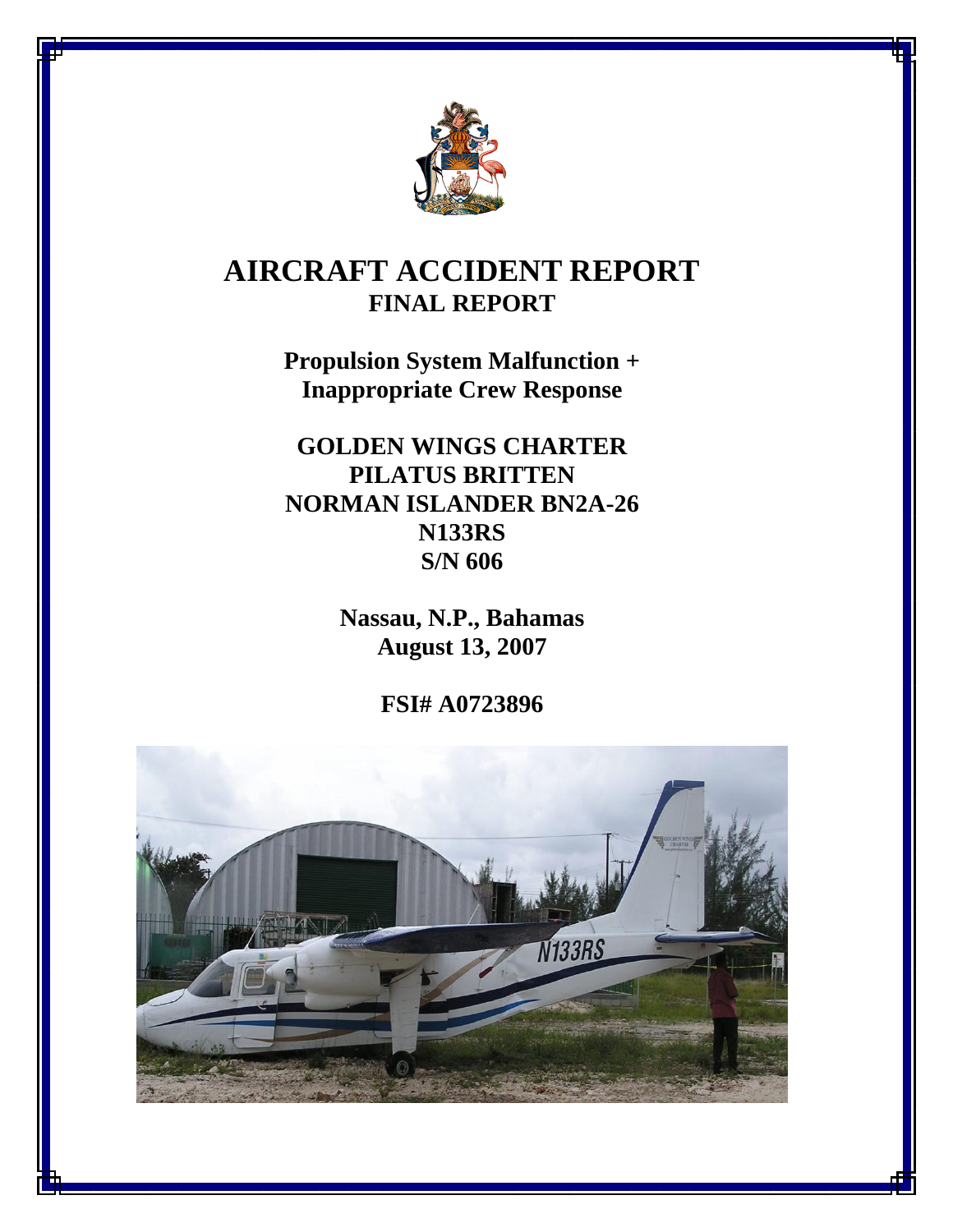# **Flight Standards Inspectorate Bahamas Department of Civil Aviation**

# **TABLE OF CONTENTS**

# **SYNOPSIS**

# **BODY**

| 1.1          |                                |  |
|--------------|--------------------------------|--|
| 1.2          |                                |  |
| 1.3          |                                |  |
| 1.4          |                                |  |
| 1.5          | PERSONNEL INFORMATION<br>1.5.1 |  |
| 1.6<br>1.6.1 | AIRCRAFT INFORMATION<br>1.6.2  |  |
| 1.7          |                                |  |
| 1.8          |                                |  |
| 1.9          |                                |  |
| 1.10         |                                |  |
| 1.11         |                                |  |

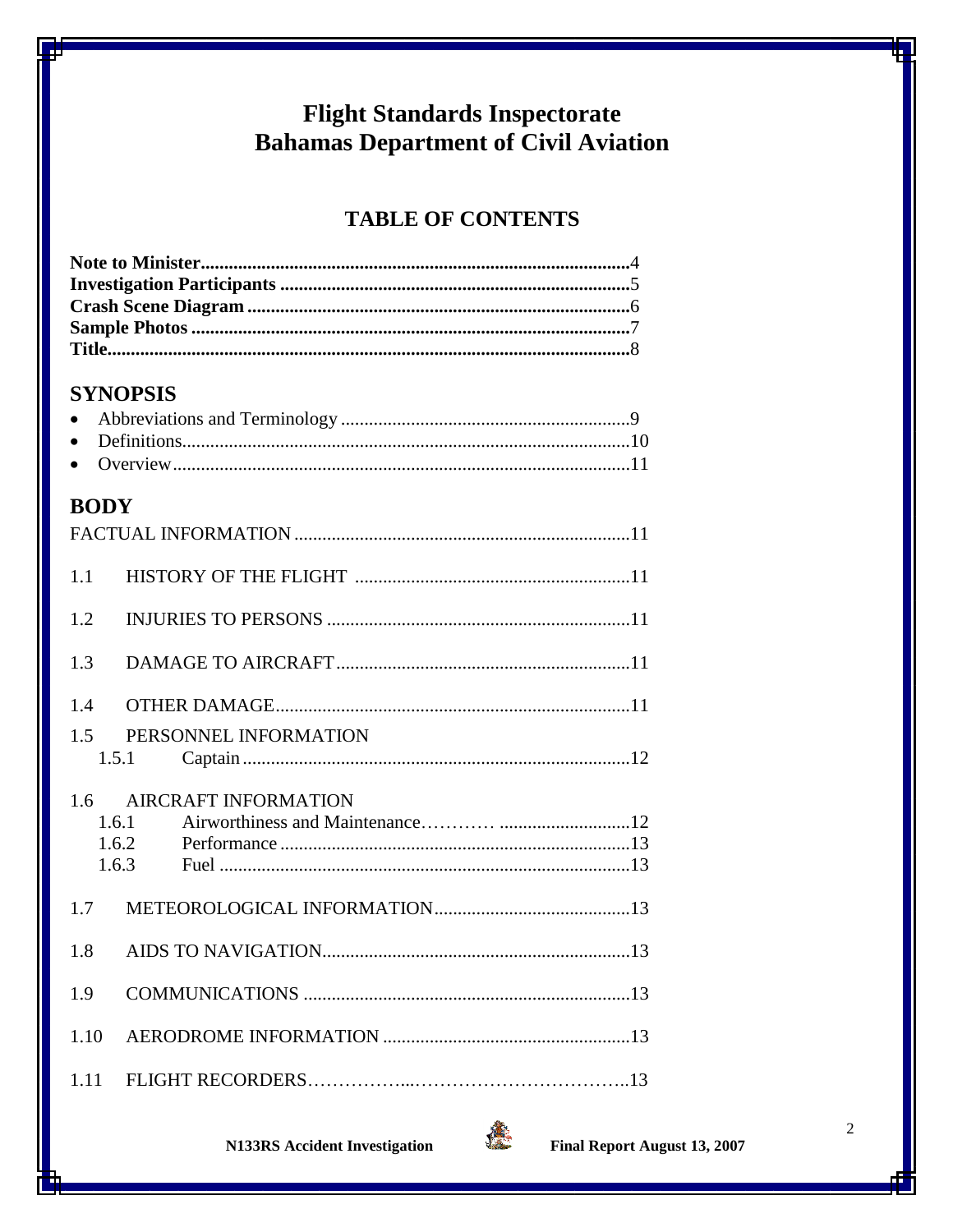| 1.13 MEDICAL AND PATHOLOGICAL INFORMATION14 |  |
|---------------------------------------------|--|
|                                             |  |
|                                             |  |
|                                             |  |
|                                             |  |

# **ANALYSIS**

| 2.2 |                                         |  |
|-----|-----------------------------------------|--|
|     | • Aircraft Performance                  |  |
|     | • Mass and Balance                      |  |
|     | • Aircraft Navigational Instrumentation |  |
|     | • Aircraft Systems                      |  |
|     |                                         |  |
|     |                                         |  |

# **CONCLUSIONS**

| 3.1<br>3.2<br>3.3 |  |  |
|-------------------|--|--|
|                   |  |  |
|                   |  |  |
|                   |  |  |

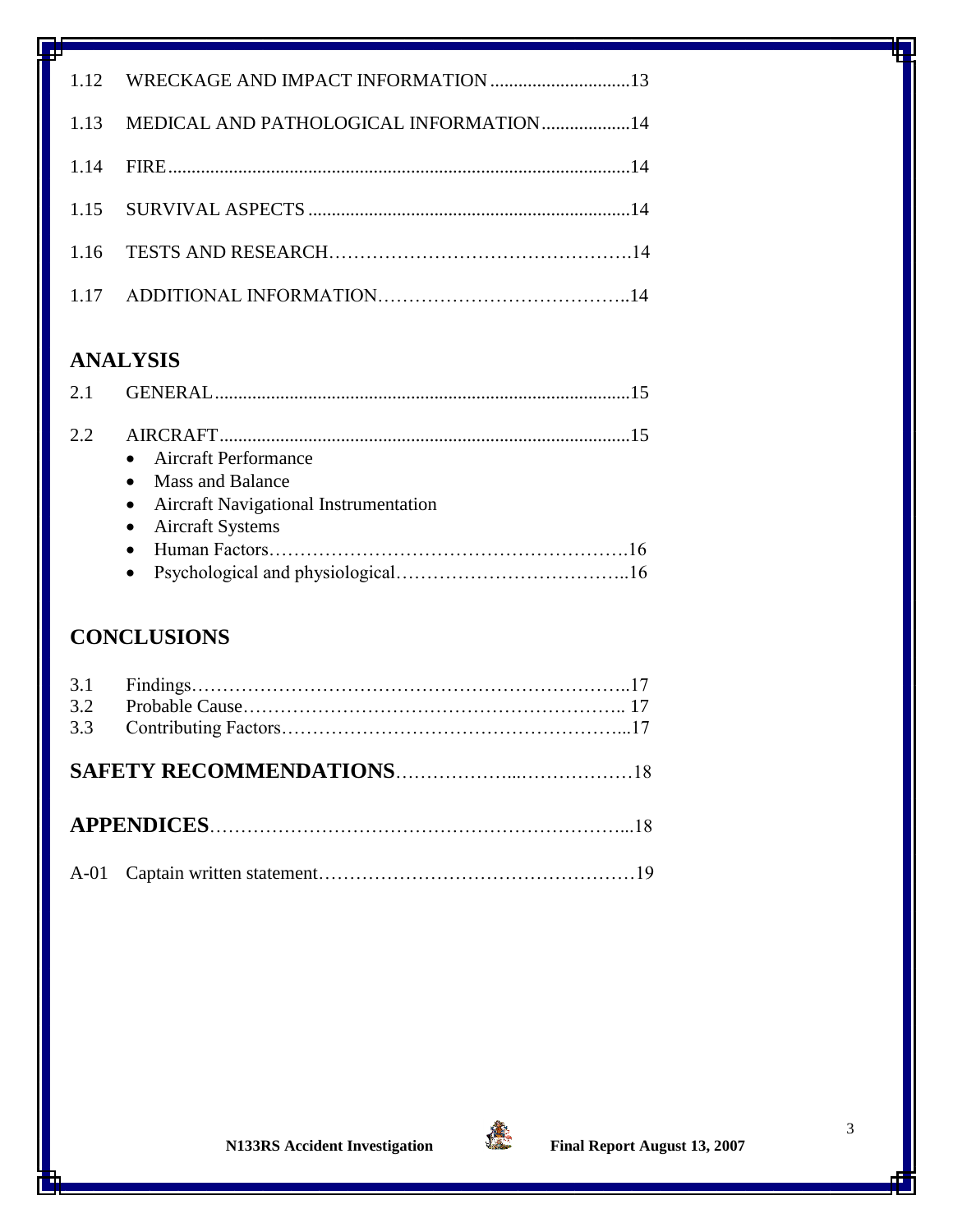June 30, 2007

Hon. Neko Grant Minister of Tourism and Aviation Bolam House George St. P.O. Box N-3701 Nassau, N.P., Bahamas

Sir

The attached report summarizes the investigation into the circumstances of the accident involving Pilatus Britten Norman Islander BN2A-26 aircraft United States Registration N133RS, registered to FYP LTP and operated by Golden Wings Charter. This accident occurred approximately a  $\frac{1}{2}$  mile NW of Lynden Pindling International Airport, Nassau, Bahamas on 27 June, 2007.

This report is submitted pursuant to Part XII, Regulation 80, and Schedule 19 of the Bahamas Civil Aviation (Safety) Regulation (CASR 2001) and in accordance with Annex 13 to the Convention on International Civil Aviation Organization (ICAO).

In accordance with Annex 13 to the Convention on International Civil Aviation (ICAO), and Schedule 19 of the Bahamas Civil Aviation (Safety) Regulations (CASR April 17, 2001), the fundamental purpose of such investigations is to determine the circumstances and causes of these events, with a view to the preservation of life and the avoidance of similar occurrences in the future. It is not the purpose of such investigations to apportion blame or liability.

This information is published to inform the aviation industry and the public of the circumstances surrounding this accident. The contents of this Report may be subjected to alterations or corrections if additional information becomes available.

> Dion Q. Demeritte Investigator in Charge Flight Standards Inspectorate Department of Civil Aviation (Bahamas)

\_\_\_\_\_\_\_\_\_\_\_\_\_\_\_\_\_\_\_\_\_\_\_\_\_\_\_\_\_\_\_\_\_\_\_

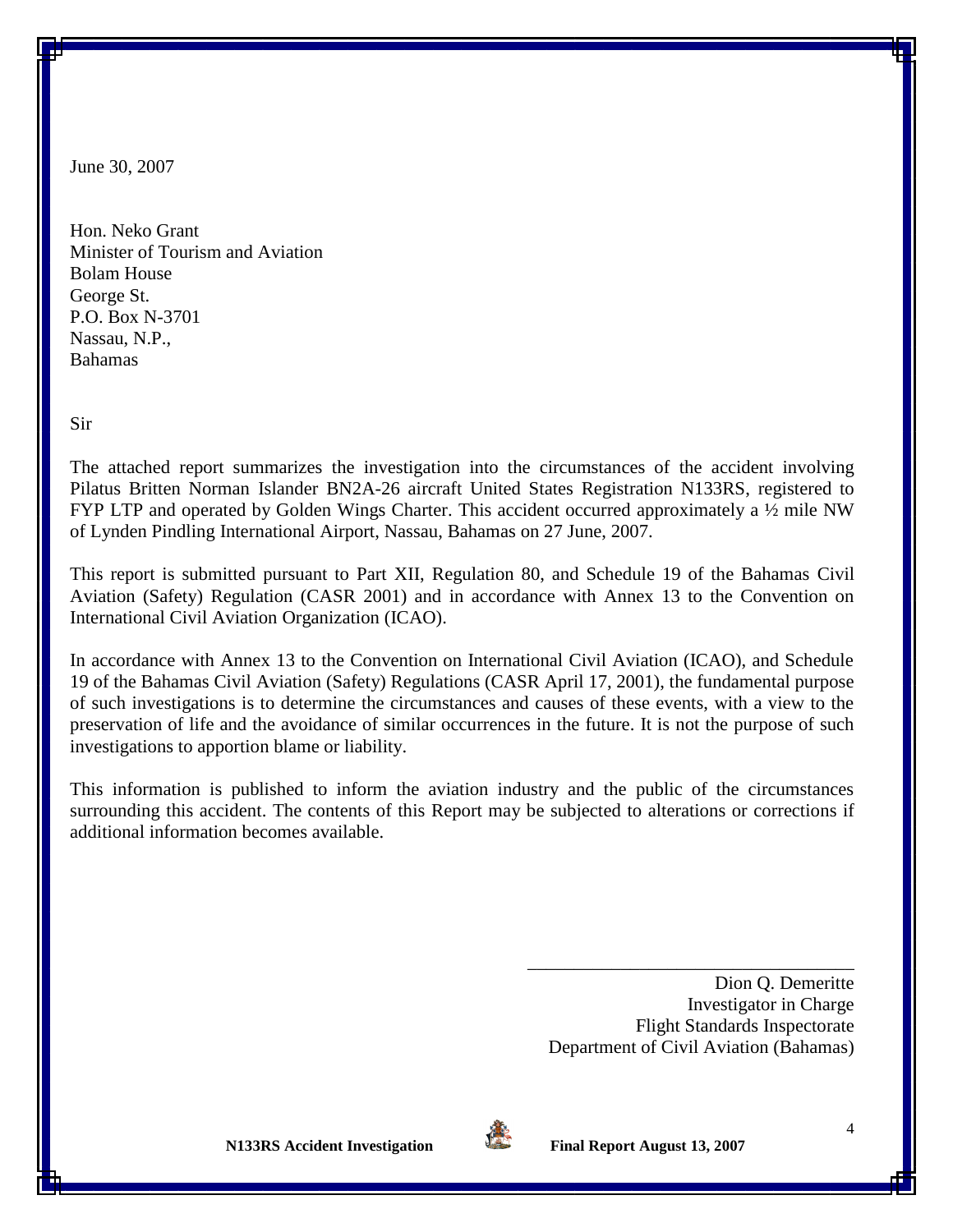# **Participants in the Investigation**

| <b>Dion Demeritte</b>    | <b>Flight Standards Inspectorate</b> | $\bf{H}\bf{C}$                 |
|--------------------------|--------------------------------------|--------------------------------|
| <b>Patrick Rolle</b>     | <b>Flight Standards Inspectorate</b> | <b>Operations</b>              |
| <b>Hubert Adderley</b>   | <b>Flight Standards Inspectorate</b> | <b>Airworthiness</b>           |
| <b>Delvin Major</b>      | <b>Flight Standards Inspectorate</b> | <b>Operations</b>              |
| <b>Funmilayo Carroll</b> | <b>Flight Standards Inspectorate</b> | <b>Assistant</b>               |
| <b>Juliea Brathwaite</b> | <b>Flight Standards Inspectorate</b> | <b>Assistant</b>               |
| <b>Cameron Roach</b>     | <b>Golden Wings Charter</b>          | <b>Director of Operations</b>  |
| <b>Dion Darling</b>      | <b>Golden Wings Charter</b>          | <b>Director of Maintenance</b> |
| <b>Granlin Edwards</b>   | <b>Golden Wings Charter</b>          | <b>Maintenance</b>             |

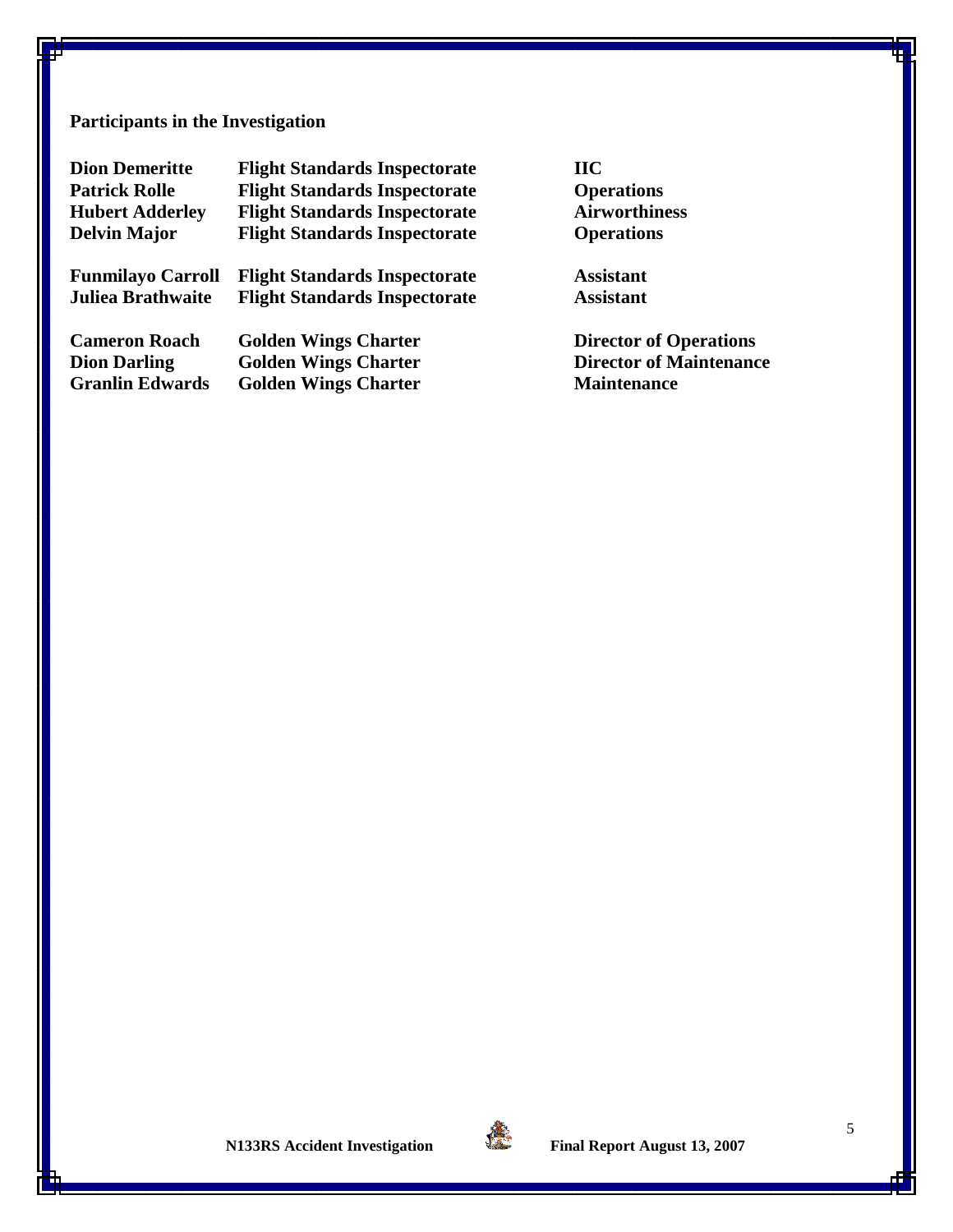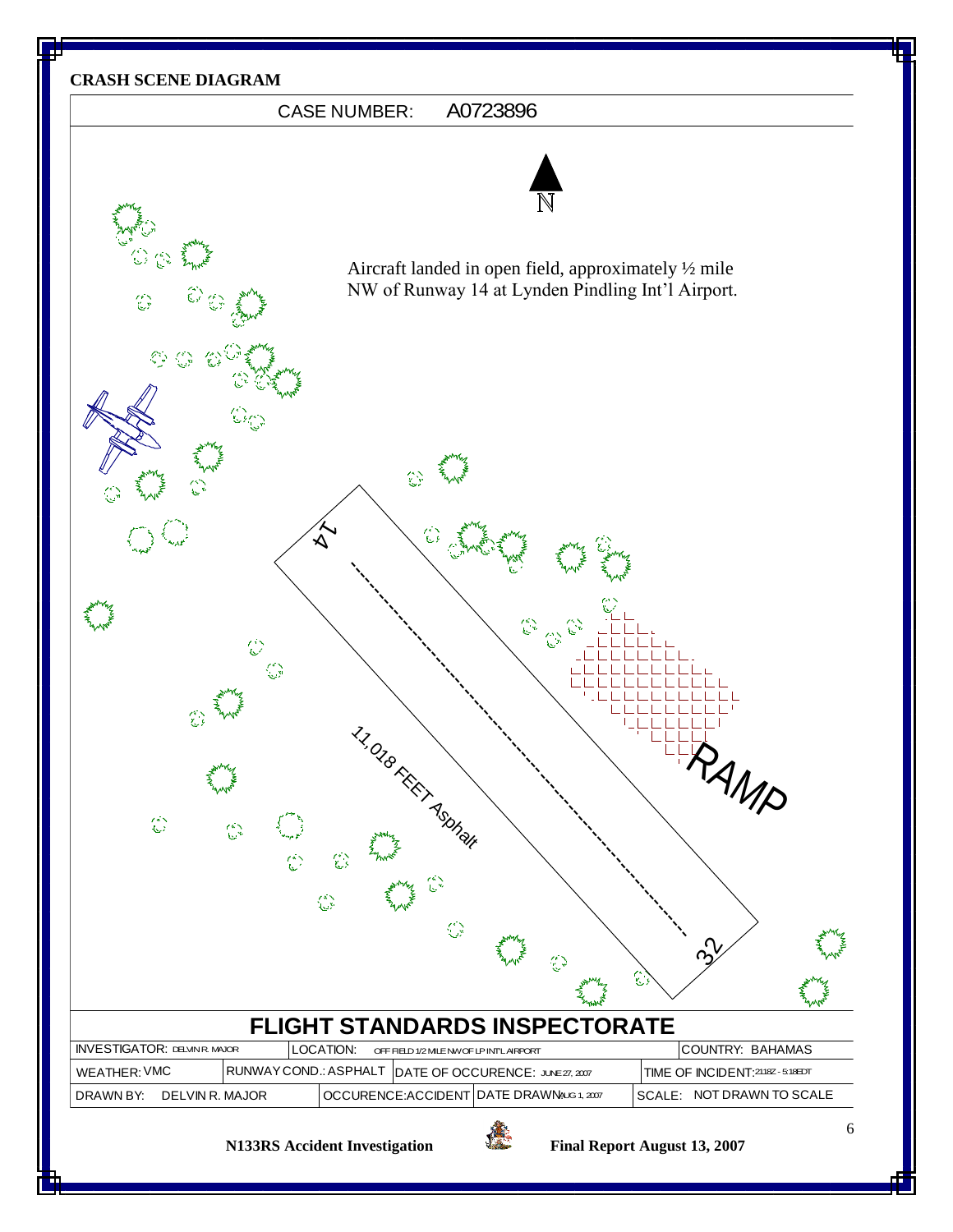

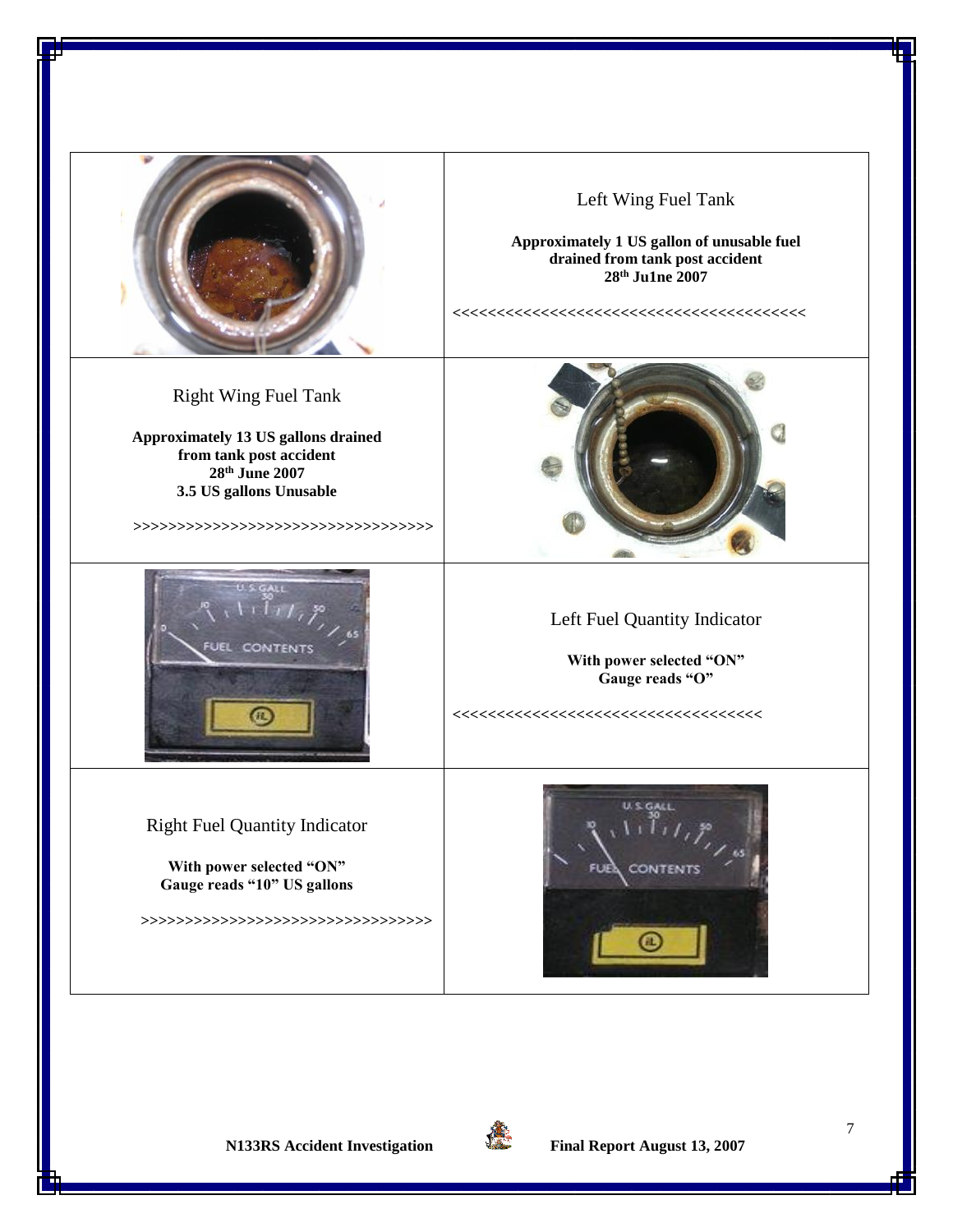

# FLIGHT STANDARDS INSPECTORATE BAHAMAS CIVIL AVIATION DEPARTMENT

### AIRCRAFT ACCIDENT REPORT No. A0723896

Pilatus Britten Norman Islander N133RS 27<sup>th</sup> June, 2007

# **SYNOPSIS**

| <b>Operator:</b>                | Golden Wings Charter                                                                                                                        |
|---------------------------------|---------------------------------------------------------------------------------------------------------------------------------------------|
| <b>Manufacturer:</b>            | <b>Pilatus Britten Norman</b>                                                                                                               |
| <b>Place of Accident:</b>       | Approximately 1/2 mile NW of Runway 14, Lynden Pindling International<br>Airport, Nassau, Bahamas. Co-ordinates N 25° 03.429' W 77° 28.969' |
| <b>Investigating Authority:</b> | <b>Flight Standards Inspectorate</b>                                                                                                        |
| <b>Investigator in Charge:</b>  | Dion Q. Demeritte – Investigator in Charge                                                                                                  |
| <b>Notification:</b>            | <b>National Transport Safety Board</b><br><b>Federal Aviation Administration</b>                                                            |
| <b>Party to Investigation:</b>  | <b>Federal Aviation Administration</b>                                                                                                      |
|                                 | Golden Wings Charter                                                                                                                        |
| <b>Releasing Authority:</b>     | Director - Bahamas Civil Aviation Department                                                                                                |
| Date or Report:                 | August 13, 2007                                                                                                                             |



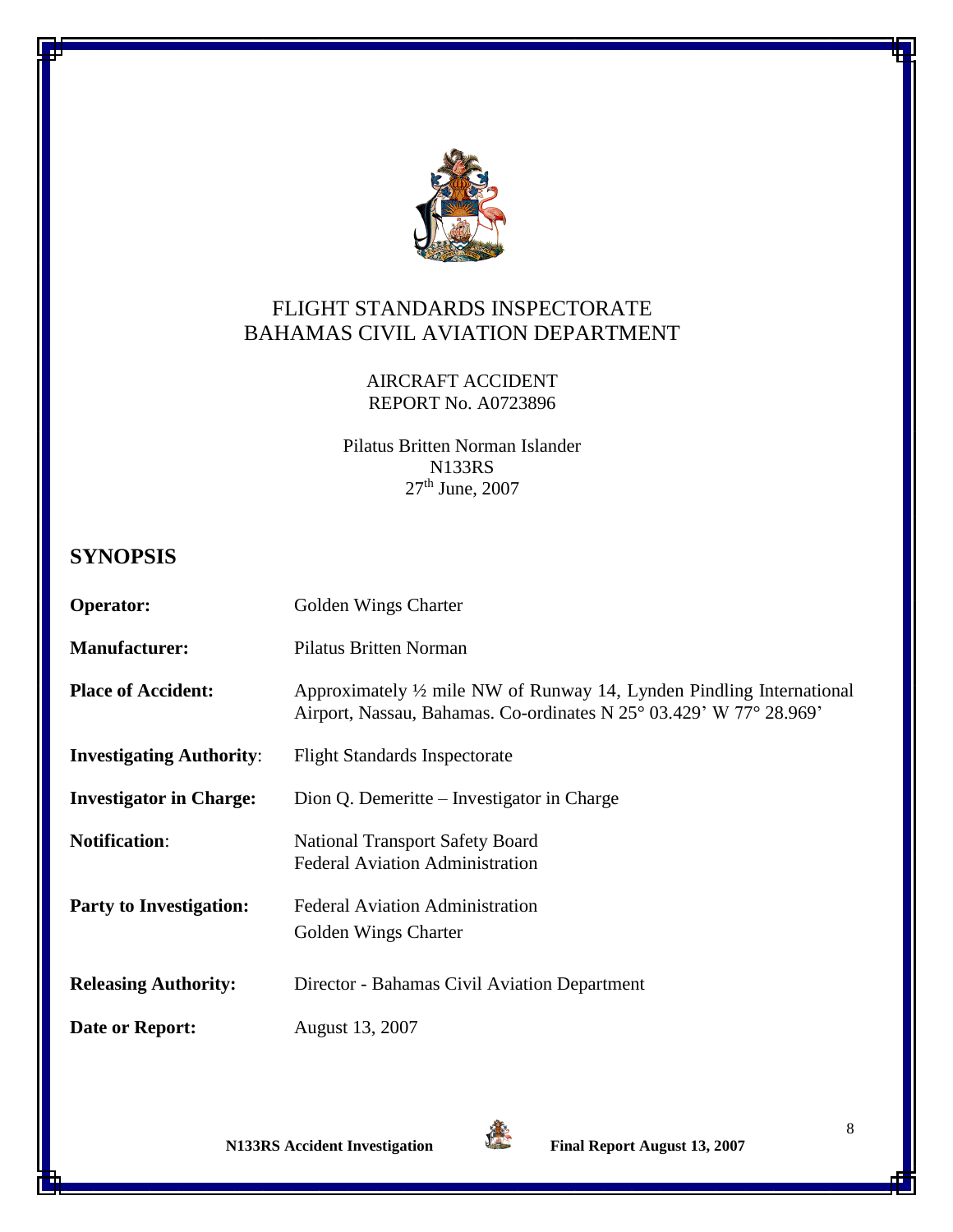# **ABBREVIATIONS, TERMINOLOGY**

| <b>ADDS</b>  | Aviation Digital Data Service - Report furnished by Meteorological Department |
|--------------|-------------------------------------------------------------------------------|
| AIS          | <b>Automatic Information Services</b>                                         |
| <b>ATS</b>   | <b>Air Traffic Services</b>                                                   |
| <b>BDCA</b>  | Bahamas Department of Civil Aviation                                          |
| <b>CASR</b>  | Bahamas Civil Aviation (Safety) Regulations (April 17, 2001)                  |
| $C$ of $A$   | <b>Certificate of Airworthiness</b>                                           |
| $C$ of $R$   | Certificate of Registration                                                   |
| CG           | Center of Gravity                                                             |
| <b>CVR</b>   | Cockpit Voice Recorder                                                        |
| <b>DCA</b>   | Director of Civil Aviation                                                    |
| <b>DFDR</b>  | Digital Flight Data Recorder                                                  |
| DOO          | Director of Operations                                                        |
| <b>DRTL</b>  | Disaster Response Team Leader                                                 |
| DS           | Director of Safety                                                            |
| <b>CAD</b>   | <b>Civil Aviation Department</b>                                              |
| <b>EDT</b>   | Eastern Daylight Time (-5 hours (-4DT) to convert from UTC)                   |
| <b>ERM</b>   | <b>Emergency Response Manual</b>                                              |
| <b>FAA</b>   | <b>Federal Aviation Administration</b>                                        |
| <b>FSI</b>   | <b>Flight Standards Inspectorate</b>                                          |
| <b>FSS</b>   | <b>Flight Service Station</b>                                                 |
| <b>ICAO</b>  | <b>International Civil Aviation Organization</b>                              |
| ILS          | <b>Instrument Landing System</b>                                              |
| <b>IFR</b>   | <b>Instrument Flight Rules</b>                                                |
| <b>IMC</b>   | <b>Instrument Meteorological Condition</b>                                    |
| LH MLG       | Left Hand Main Landing Gear                                                   |
| <b>MALSF</b> | Medium-intensity Approach Lighting System (with sequenced flashers)           |
| MD           | Manager of Dispatch                                                           |
| <b>MCM</b>   | <b>Maintenance Control Manual</b>                                             |
| <b>MET</b>   | Meteorological Office / Department                                            |
| <b>METAR</b> | Weather Report furnished by Meteorological Department                         |
| <b>MIRL</b>  | <b>Medium Intensity Runway Lights</b>                                         |
| <b>MYEH</b>  | ICAO Airport Designation - Governors Harbour                                  |
| <b>NDB</b>   | Non-directional Beacon                                                        |
| NM or nm     | <b>Nautical Miles</b>                                                         |
| <b>NTSB</b>  | <b>National Transportation Safety Board</b>                                   |
| <b>PAPI</b>  | Precision Approach Path Indicator                                             |
| <b>RCA</b>   | <b>Root Cause Analysis</b>                                                    |
| <b>SEP</b>   | <b>Survival and Emergency Procedures Training</b>                             |
| T/L          | <b>Technical Log</b>                                                          |
| <b>TSBC</b>  | <b>Transportation Safety Board of Canada</b>                                  |
| <b>USA</b>   | <b>United States of America</b>                                               |
| <b>VFR</b>   | <b>Visual Flight Rules</b>                                                    |
| <b>VOR</b>   | (Very High Frequency) Omni-directional Range Station                          |
| <b>VMC</b>   | <b>Visual Meteorological Conditions</b>                                       |
| <b>UTC</b>   | <b>Universal Coordinated Time</b>                                             |
| Ζ            | Zulu time                                                                     |
|              |                                                                               |

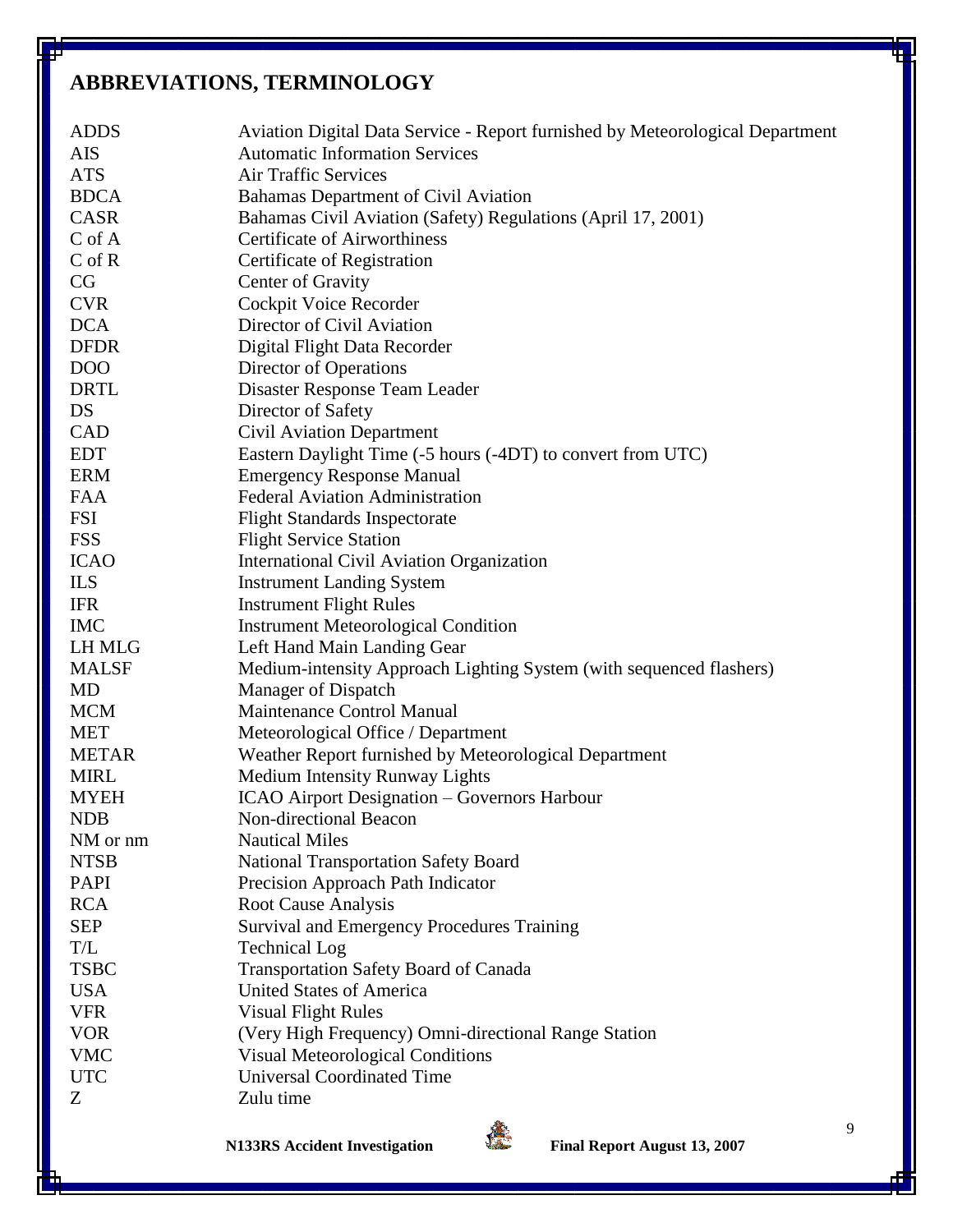# **DEFINITIONS**

**When the following terms are used in this report, they have the following meanings as per CASR 2001;**

**"Aircraft Accident"–** means an occurrence associated with the operation of an aircraft which takes place between the time any person boards the aircraft with the intention of flight and all such persons have disembarked, and in which any person suffers death or serious injury, or in which the aircraft receives substantial damage or the aircraft is missing or completely inaccessible.

**"Fatal injury"** - means any injury which results in death within 30 days of the accident.

**"Flight recorder"** - Any type of recorder installed in the aircraft for the purpose of complementing accident/incident investigation.

**"Incident"** - means an occurrence other than an accident, associated with the operation of an aircraft, which affects or could affect the safety of operations.

**"Investigation"-** A process conducted for the purpose of accident prevention which includes the gathering and analysis of information, the drawing of conclusions, including the determination of causes and, when appropriate, the making of safety recommendations.

**"Serious injury"** - means any injury which:

- Requires hospitalization for more than 48 hours, commencing within 7 days from the date the injury was received;
- Results in a fracture of any bone (except simple fractures of fingers, toes, or nose);
- Causes severe hemorrhages, nerve, muscle, or tendon damage;
- Involves any internal organ; or
- Involves second or third degree burns, or any burns affecting more than 5 percent of the body surface.
- Involves verified exposure to infectious substances or injurious radiation.

**"Serious incident" -** An incident involving circumstances indicating that an accident nearly occurred.

**"State of Design"** - The State having jurisdiction over the organization responsible for the type design

**"State of Manufacture"** - The State having jurisdiction over the organization responsible for the final assembly of the aircraft.

**"Substantial damage"** - means damage or failure which adversely affects the structural strength, performance, or flight characteristics of the aircraft, and which would normally require major repair or replacement of the affected component. Engine failure or damage limited to an engine if only one engine fails or is damaged, bent failings or cowling, dented skin, small punctured holes in the skin or fabric, ground damage to rotor or propeller blades, and damage to landing gear, wheels, tires, flaps, engine accessories, brakes, or wingtips are not considered "substantial damage" for the purpose of this Report.

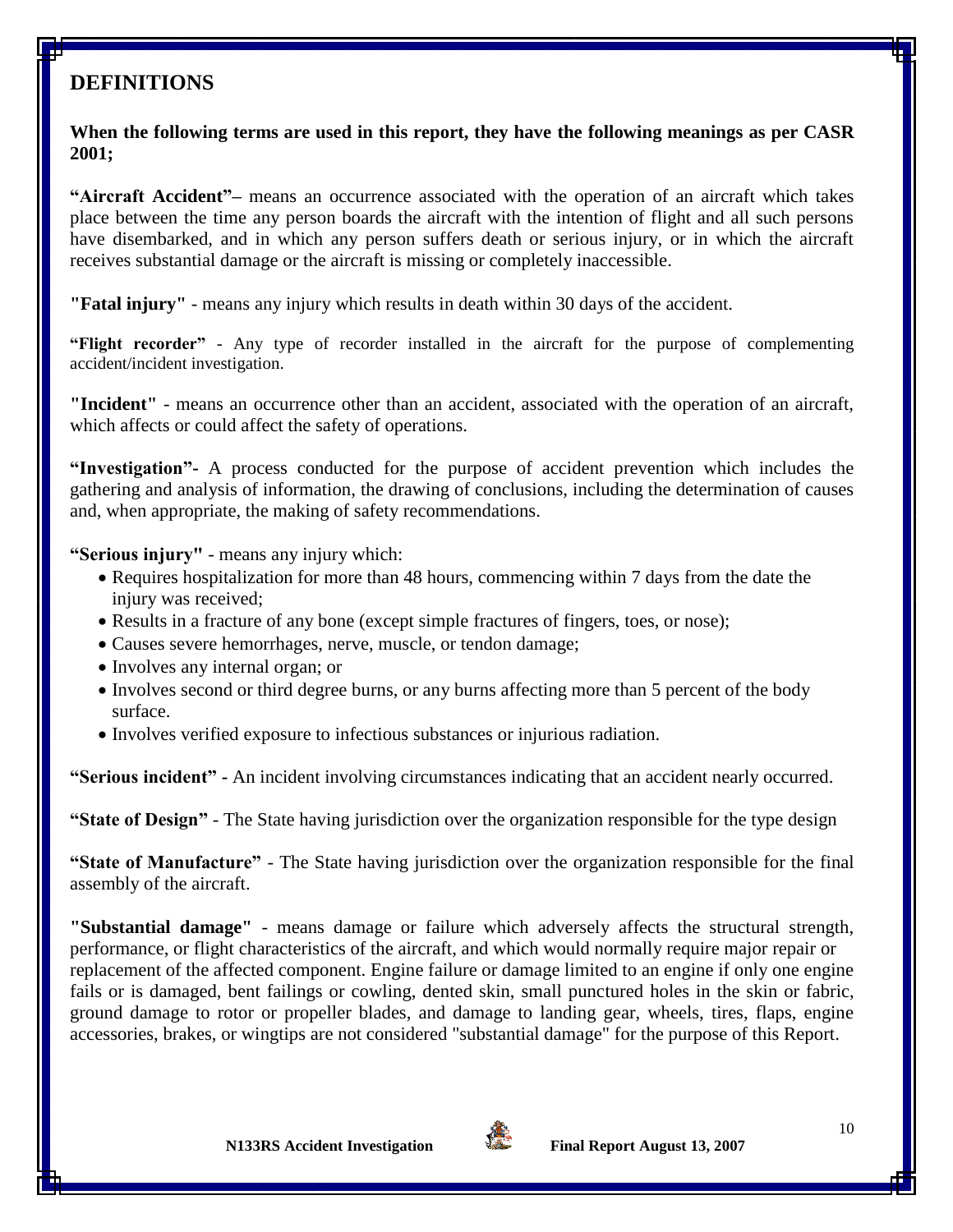## **OVERVIEW**

The Flight Standards Inspectorate was notified by the Air Traffic Control Tower that N133RS, a Pilatus Britten Norman Islander had gone down on short final approximately  $\frac{1}{2}$  mile short of runway 14.

On June 27, 2007 about 1721 eastern daylight time (2121Z) a Pilatus Britten Norman Islander, N133RS registered to and owned by FYP LTP, and operated by Golden Wings Charter, Windsor Field, Nassau, Bahamas, had crashed short of runway 14. Just prior to crashing, approximately 1718 eastern daylight time (2118Z), the pilot of aircraft N133RS reported the left engine had failed. At approximately 1721 eastern daylight time (2121Z), the pilot reported he was unable to make runway 14 and crashed approximately ½ mile short of Runway 14.

The State of Manufacture and State of Design along with the State of Registry were notified of the accident on June 28, 2007. They were invited to participate in the investigation in accordance with Annex 13 and CASR 2001 Schedule 18.

Visual Meteorological Conditions prevailed at the time of the accident. The flight originated from Lynden Pindling International Airport, Nassau [MYNN] to Little Whale Cay, Berry Island [MYBX] and returned to Nassau [MYNN], the incident leg.

The airplane sustained substantial damage. The Pilot was the only person aboard the aircraft. The Pilot in Command holds a current United States Commercial Pilot Rating.

No serious injuries or fatalities were reported.

# **FACTUAL INFORMATION:**

### **1.1 HISTORY OF THE FLIGHT**

This was the first flight conducted by N133RS on the  $27<sup>th</sup>$  June 2007. The flight originated from Lynden Pindling International Airport direct to Little Whale Cay, Berry Island and return to Lynden Pindling International Airport, Nassau, Bahamas.

The accident was located approximately  $\frac{1}{2}$  mile NW of Runway 14 at Lynden Pindling International Airport, Nassau, Bahamas at co-ordinates - N25° 03.429' and W77° 28.969'. The accident occurred during daylight time at approximately 17:21 local or 21:21Z.

#### **1.2 INJURIES TO PERSONS**

No fatal or serious injury occurred to the pilot, who was the only occupant aboard the aircraft.

### **1.3 DAMAGE TO AIRCRAFT**

The aircraft was substantially damaged. (See photo gallery)

### **1.4 OTHER DAMAGE**

There was no other damage noted.

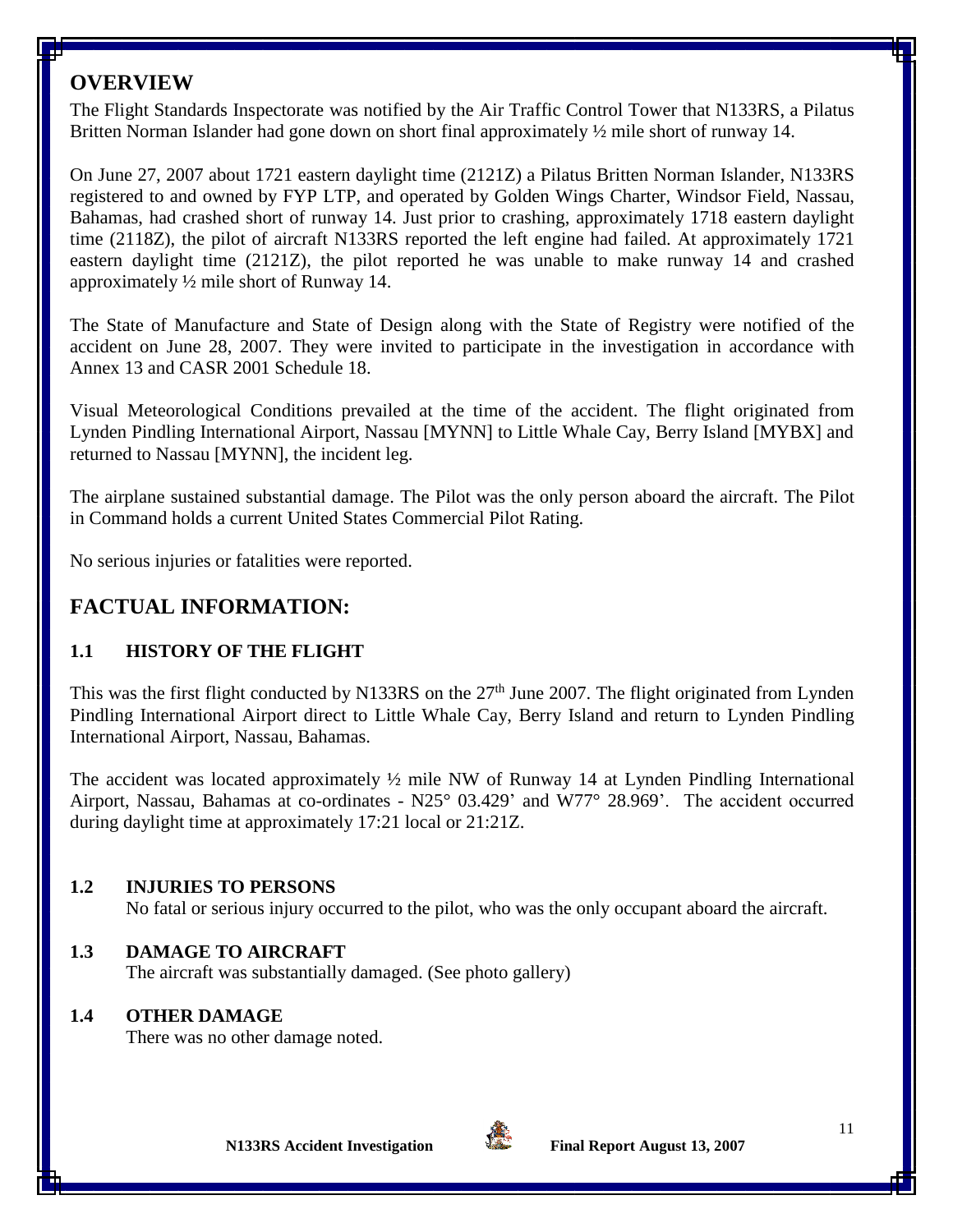### **1.5 PERSONNEL INFORMATION**

#### **1.5.1 Captain Leron Burrows**

At the time of the accident, the aircraft was under the command of Captain Leron Burrows. Captain Burrows, age 24, holds United States Commercial Pilot License number 2653709. Captain Burrows also holds a First Class Medical, with no limitations. The medical was issued on March 21, 2007.

Captain Burrow's flight and duty times for the preceding 90 days, 7 days and 24 hours prior to the accident were 39.4 flight hours and 318 duty hours, 2.7 flight hours and 47.5 duty hours and 0 flight time and 0 duty hours respectively.

#### **Captain Burrows most recent training is as follows;**

- 1. Last Proficiency Check completed satisfactorily on April 28, 2007.
- 2. Last Line Check completed satisfactorily on May 11, 2007.

#### **1.6 AIRCRAFT INFORMATION – GENERAL**

#### **1.6.1 AIRWORTHINESS AND MAINTENANCE**

Pilatus Britten Norman Islander (BN2A-26), serial number 606 was manufactured in July 1970 by Pilatus Britten Norman. It is registered in the United States and bears the registration number N133RS.

Aircraft N133RS held a current valid Certificate of Airworthiness at the time of the accident.

#### *Aircraft History*

N133RS was manufactured by Pilatus Britten Norman as a BN2A and was later modified to a BN2A-6 (Mod NB/M/389), BN2A-8 (Mod NB/M/430) then finally BN2A-26 (Mod NB/M/631). This aircraft was originally registered in India as Registration VT-DYZ, then Canada as C-GJFT prior to being registered as N133RS in the United States. N133RS has flown a total of 9,010.8 hours since manufacture. Since the last 50-hour inspection, the aircraft has flown 22.8 hours. Since last Annual Inspection it has flown 32.8 hours. N133RS was maintained under Golden Wings Charter Pilatus Britten Norman Islander Progressive Maintenance Program. This program is based upon the Manufacturer's (Pilatus Britten Norman) Progressive Maintenance Program.

#### *Engines*

Both engines fitted to N133RS are Textron Lycoming model number 0-540-E4C5. The recommended overhaul period for this model (0-540-E4C5) is 2,000 hours.

Left engine serial number L-22917-40A time since overhaul is 467.0 hours.

Right engine serial number L16383-40 time since overhaul is 508.0 hours.

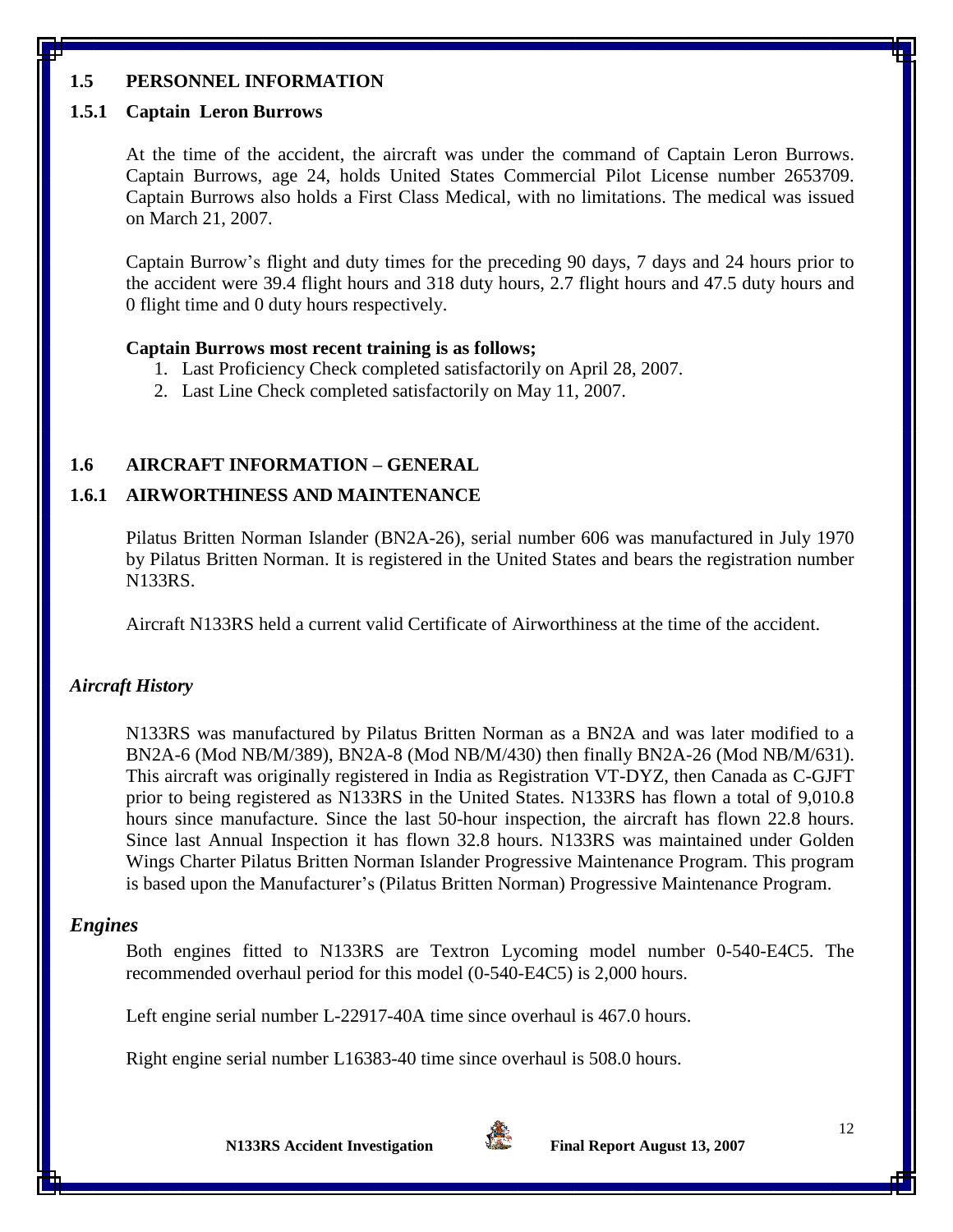#### *Propellers*

Both propellers on N133RS were manufactured by Hartzell. The propellers were model number HC-C2YK-2CUF. The recommended overhaul period for this model (HC-C2YK-2CUF) is 2,000 hours.

The No. 1 Propeller, serial number AU9708B, in-service time since overhaul is 737.7 hours and time since last inspection [50 hours] is 22.8 hours.

The No. 2 Propeller, serial number AU9865B, in-service time since overhaul is 1,888.8 hours and time since last inspection [50 hours] is 22.8 hours.

## **1.6.2 PERFORMANCE**

The performance of the aircraft was not a factor in the accident.

## **1.6.3 FUEL**

The first flight of the day on June 27, 2007, the pilot recorded 314 pounds as the total fuel on board the Aircraft. Prior to this entry, on June 25, 2007, 60 pounds of fuel was uplifted.

## **1.7 METEOROLOGICAL INFORMATION**

The weather forecast for the Northwest Bahamas indicated significant weather, with possible moderate to severe turbulence in the vicinity of the airport (MYNN).

The flight occurred during daylight. The accident occurred at approximately 2121 UTC (1721 local). The official sunset on June 27, 2007, was 1823 local time.

## **1.8 AIDS TO NAVIGATION**

Aids for navigation were not a factor in this accident.

## **1.9 COMMUNICATIONS**

The pilot was in communication with the control tower at Lynden Pindling International Airport (MYNN), until the time of the crash.

### **1.10 AERODROME INFORMATION**

Information not included as landing was made off airfield

## **1.11 FLIGHT RECORDERS**

No flight recorder was installed on this aircraft. None is required as per regulations.

## **1.12 WRECKAGE AND IMPACT INFORMATION**

The accident aircraft was examined at the crash site on June 27, 2007, by Flight Standards Inspectorate. All major components of the aircraft were accounted for at the scene. Examination of the wreckage area was carried out. The airplane traversed below high voltage power cables and came to rest approximately 200 yards past the cables in an open field. The initial impact was

**N133RS Accident Investigation Final Report August 13, 2007**

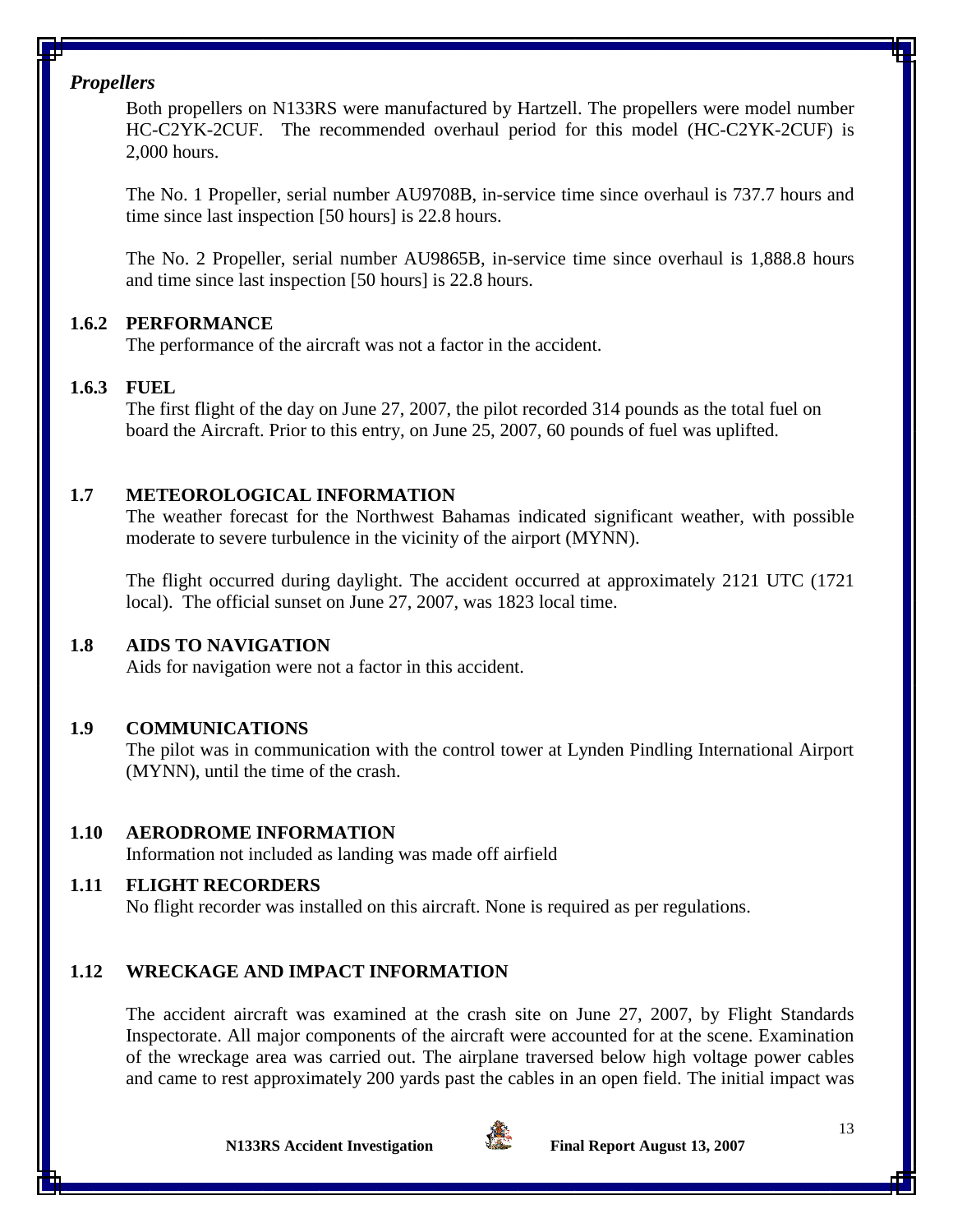located approximately 100 yards from the final resting place approximately ½ mile short of runway 14.

The nose landing gear strut separated and lodged itself in the upper skin of the nose. The nose wheel assembly sustained substantial damage which resulted in parts of the hub departing the assembly along the impact path. Both main landing gears remained intact. The wings, propellers and engines sustained no visual damage. The fuselage remained intact. The horizontal stabilizer and elevators had no visible impact or post impact damage. The vertical fin and rudder had no visible impact or post impact damage. The cockpit and empennage were intact. However, the empennage sustained substantial damage due to the impact with the ground.

The instrument panels were intact. Both windshields were undamaged. All seats remained intact and secured in the seat tracks, in their original position. Both engine throttle levers were found in the IDLE position, propellers levers found in the FEATHER position and mixture levers in the CUT-OFF Position.

#### **1.13 MEDICAL AND PATHOLOGICAL INFORMATION**

Not a factor in this investigation

- **1.14 FIRE** There was no airborne or post impact fire.
- **1.15 SURVIVAL ASPECTS** No a factor in the investigation.
- **1.16 TESTS AND RESEARCH** No tests or research was conducted.
- **1.17 ADDITIONAL INFORMATION** Pilot's Statement.

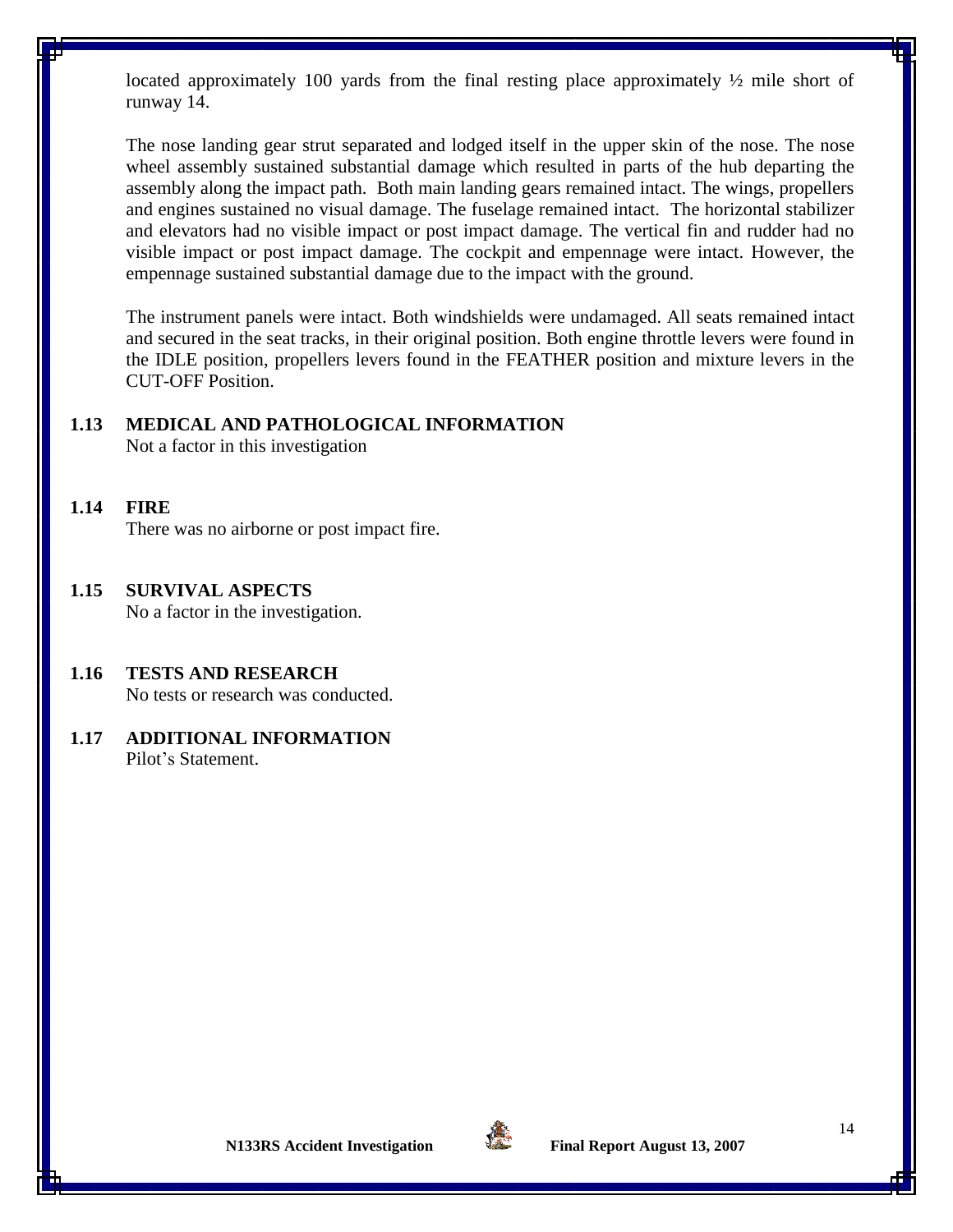# **ANALYSIS:**

## **2.1 GENERAL**

- **Crew qualifications** Pilot qualified in accordance with Bahamas Civil Aviation (Safety) Regulations 2001 and Federal Aviation Administration. Pilot had accomplished Proficiency Checks and Line Checks as required by regulations. Pilot held appropriate flight and medical certificates. Pilot rest period, flight and duty times were within limitations specified in Golden Wings Charter's General Operations Manuals and Operations Specifications.
- **Weather –** Visual Meteorological Conditions existed at the time but was not a factor in this accident.
- **ATC –** Air Traffic Control was available at the Lynden Pindling International Airport but was not a factor.
- **Aids to Navigation –** Aids to navigation was not a factor in the accident.

## **2.2 AIRCRAFT**

The Pilatus Britten Norman Islander is a high wing, twin piston-engine, propeller-driven, airplane. It is carbureted, normally aspirated, air-cooled with a fixed tricycle landing gear configuration. The accident airplane, serial number 606 was manufactured in 1970. It bore United States aircraft registration number N133RS. The aircraft was registered to FYP LTP and operated by Golden Wings Charter. This Aircraft was maintained in accordance with Golden Wings Charter Approved Pilatus Britten Norman Islander Progressive Maintenance Program. This program is based upon the Manufacturer's (Pilatus Britten Norman) Progressive Maintenance Program.

The United States Certificate of Registration was issued June 19, 2006, to FYP LTP, 3511 Silverside Road Suite 105, Wilmington, Delaware.

The airplane was properly certificated, and there was no evidence that airplane maintenance was a factor in the accident.

- **Aircraft performance –** Aircraft performance was not a factor in this accident.
- **Mass and balance –** The aircraft was last weighed on September 2004.
- **Aircraft Navigational Instrumentation –** instrumentation was not a factor in the accident.

#### **Aircraft Systems**

### o **Fuel Quantity Indicator**

- a. Pilatus Britten Norman Flight Manual Revision 10, dated March 19, 1987 states; each tank's total fuel capacity is 65 US gallons whilst 3.5 gallons of this in each tank is unusable fuel.
- b. Pilatus Britten Norman Flight Manual Revision 10, dated March 19, 1987, states, "Unusable fuel in Pre-Mod NB/M/240 aeroplanes is 9.0 U.S. gallons in each tank. In



**N133RS Accident Investigation Final Report August 13, 2007**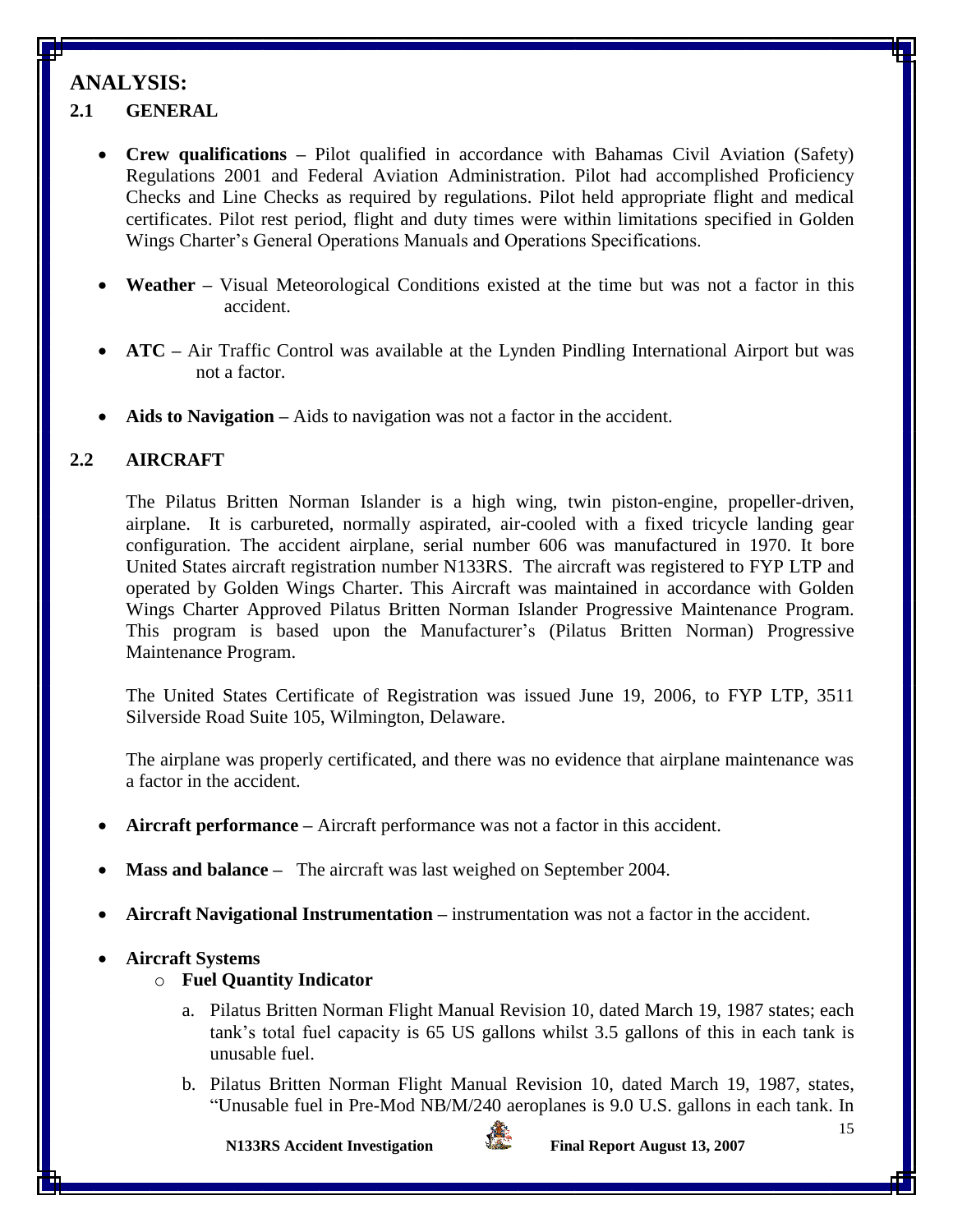Post Mod NB/M/240 aeroplanes the quantity of unusable fuel totals 42Lbs (19 kg). When equipped with wing-tip tanks, …..… 2 US gallons in each wing tip. *See Attachment*

- c. Golden Wings Charter and the Flight Standards Inspectorate removed approximately 1US gallon of fuel from the left tank of aircraft N133RS on June 28, 2007. *See photograph in photo gallery*
- d. Golden Wings Charter and the Flight Standards Inspectorate removed approximately 13 US gallons of fuel from the right tank of aircraft N133RS on June 28, 2007.
- **Human factors –** There was no evidence that incapacitation or physiological factors affected the pilot performance.
- **Psychological and physiological factors affecting personnel involved. -** There was no evidence that the crew suffered any sudden illness or incapacitation which might have affected their ability to control the aircraft.

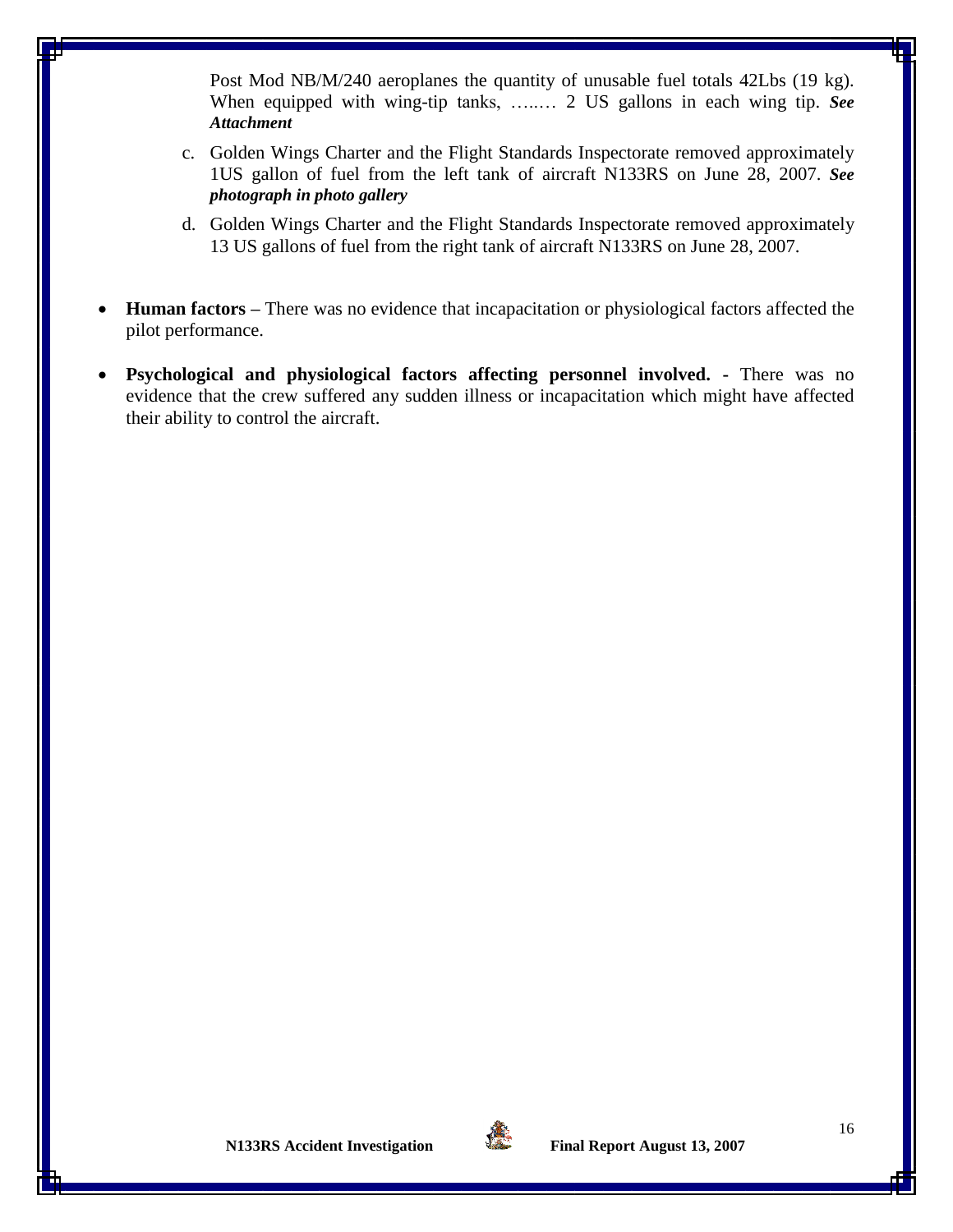# **CONCLUSIONS**

## **3.1 Findings**

- **1.** Aircraft accident happened as a direct result of unfamiliarity with the systems of the aircraft (particularly the fuel cross-feed and engine system).
- **2.** Post accident investigation of N133RS, Approximately 1 US gallon of fuel was drained from the left tank and 13 US gallons from right tank (3.5 gallon of this 13 gallons is deemed unusable by the manufacturer).
- **3.** Post accident Both fuel selectors were set at the respective tanks.
- **4.** The pilot stated, "Yeah there is a slight problem with the left indicator it would show slightly less than the right, but that was only on the ground, once it became air borne it would level off." The pilot further stated, "I checked the fuel by the gages". He also stated that he never made a technical log entry or reported the matter to Golden Wings management.
- **5.** The pilot used a fuel quantity indicator, which he stated was faulty, as a primary means of determining the amount of fuel on board the aircraft.
- **6.** Left engine failure due to fuel exhaustion.
- **7.** The Pilot never "topped off" fuel tanks, and never visually checked fuel tanks (quantities).

#### **3.2 Probable Cause**

The Flight Standards Inspectorate determined that the probable cause of this accident was Propulsion System Malfunction due to fuel exhaustion of the left engine, followed by inappropriate crew response (fuel mismanagement).

#### **3.3 Contributing Factors**

- **Pilot's unfamiliarity with aircraft fuel system.**
- **Pilot's limited command experience. (He was a new hire, low time pilot)**
- **Pilot's failure to conduct a proper preflight inspection of his aircraft. (did not visually check fuel tanks despite knowing that the gauges were faulty)**
- **Pilot's complacency with documentation of defects. (Pilot never advised maintenance or management that the gauges were faulty)**
- **Pilot's reliance on indications that he admitted were erroneous.**
- **Pilot's lack of situational awareness.**
- **Pilot's failure to recognize that his problem was fuel exhaustion and not engine failure and neglected to use cross-feed procedure.**